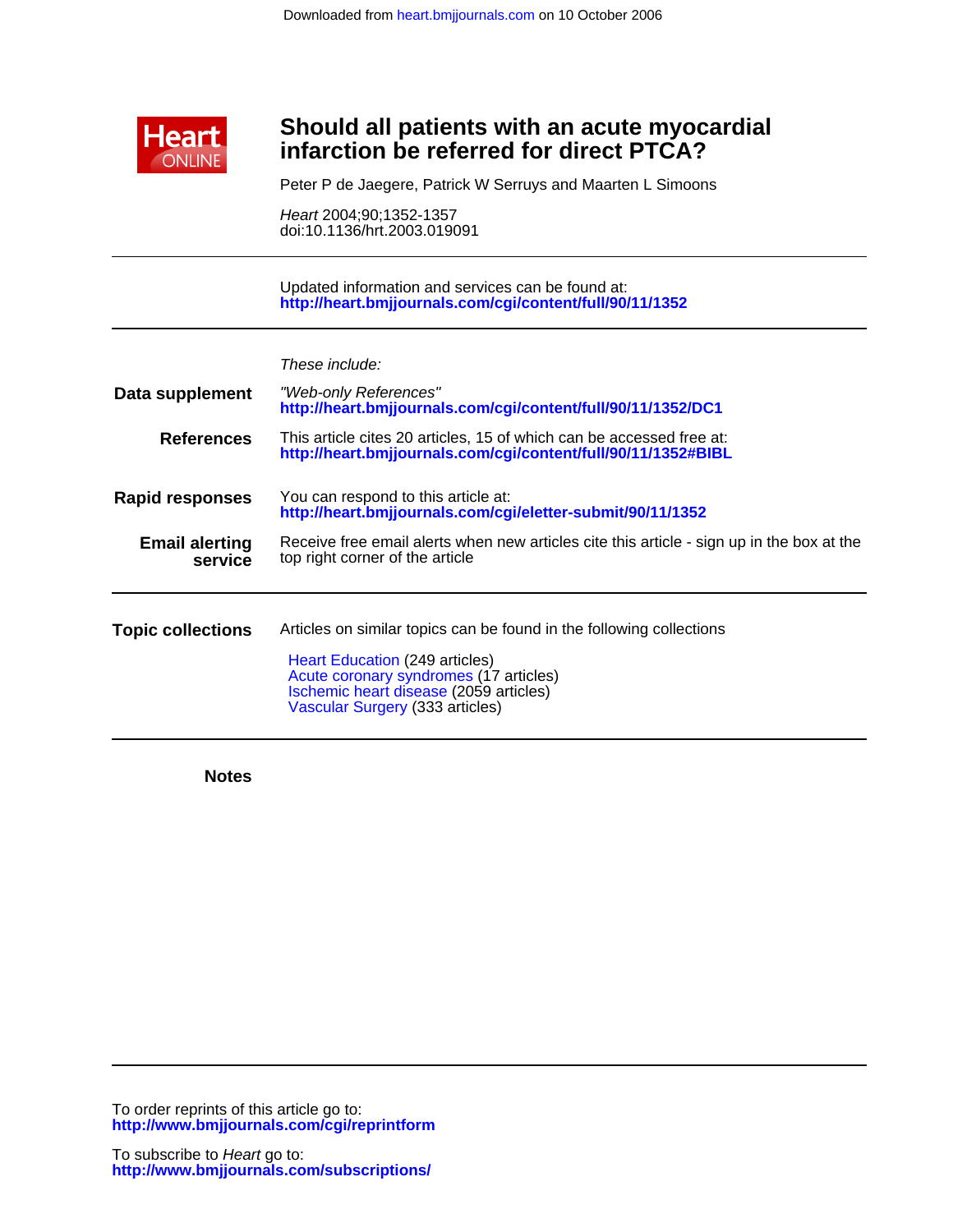# Coronary disease SHOULD ALL PATIENTS WITH AN ACUTE MYOCARDIAL INFARCTION BE REFERRED FOR DIRECT PTCA?

Peter P de Jaegere, Patrick W Serruys, Maarten L Simoons

Heart 2004;90:1352–1357. doi: 10.1136/hrt.2003.019091

The management of patients with ST segment elevation acute myocardial infarction has<br>evolved considerably during the last decades. Restoration of coronary flow can be achieved<br>pharmacologically by the administration of thr he management of patients with ST segment elevation acute myocardial infarction has evolved considerably during the last decades. Restoration of coronary flow can be achieved pharmacologically by the administration of thrombolytic or fibrinolytic drugs, which are coronary angioplasty (PTCA) with or without antecedent drug treatment, which is less available and more complex to implement and carry out. The two strategies are currently subject of a vivid debate by protagonists and antagonists of the two approaches. This paper summarises the available evidence with emphasis on the randomised comparisons of direct PTCA with thrombolysis. These studies and findings are open for interpretation. They are reviewed and discussed, and a rational and pragmatic approach is proposed.

#### SCOPE OF THE PROBLEM

Acute myocardial infarction (AMI) is a frequent clinical condition associated with a high immediate and short term mortality and long term morbidity. The pre-hospital case fatality rate is approximately 32%, and is most often caused by malignant arrhythmias.<sup>1</sup> In-hospital mortality of those patients who reach the hospital alive is 8–15%.<sup>1 w1</sup> In case of survival, the patient may become severely incapacitated because of heart failure as a result of the loss of normal functioning myocardium and ventricular remodelling. $w^2$ 

In almost all patients, AMI is caused by an acute thrombotic coronary occlusion following the rupture of the cap of an atherosclerotic plaque.<sup>w3</sup> The associated ischaemic injury and subsequent myocardial necrosis spreads from the subendocardial to the subepicardial myocardium in a time span of several hours.<sup>w4</sup> Irreversible loss of subendocardial cardiomyocytes occurs after 30 minutes while subepicardial cardiomyocytes may survive for up to six hours. Therefore, to save the patient from sudden death and to save the ventricle, thus preventing heart failure, early diagnosis and treatment are imperative.

Myocardial salvage depends on the prompt, complete, and sustained restoration of myocardial perfusion. At present, this can only be obtained by re-establishing coronary flow, although coronary reperfusion does not necessarily imply myocardial perfusion.<sup>w5</sup> In practice, the choice between thrombolysis and PTCA depends on, among others, physician preferences, availability of infrastructure, economic factors, and time of admission, rather than clinical evidence.<sup>2 w1</sup> w6

#### THE CASE FOR THROMBOLYTIC TREATMENT

A vast number of trials have consistently and unequivocally proven that thrombolysis reduces infarct size and mortality and improves long term outcome.<sup>3</sup> The benefit of treatment is observed in patients with different levels of risk. Patients who present early and who receive treatment within two hours after onset of symptoms benefit the most (fig 1).<sup>3</sup> <sup>4</sup> Thrombolytic drugs can now be administrated by a single bolus; thus, this approach is applicable in almost all circumstances and can be started in the very early phase of AMI, even before hospital admission. Pre-hospital initiation of treatment may save one hour in comparison to the in-hospital administration and is associated with a fourfold higher incidence of aborted infarction  $(17.1\% v 4.5\%)$  and an absolute reduction of 2.0% (relative 17%) in hospital mortality.<sup>5 w7</sup> On-site initiation of treatment is the unsurpassed opportunity of early management since public education has failed to make patients seek help earlier.<sup>w8</sup>

Thrombolysis, nonetheless, has a number of limitations that affects its application and efficacy. It fails to induce complete restoration of coronary flow (TIMI (thrombolyis in myocardial infarction) grade 3) in 30–40% of the patients, and early reocclusion occurs in 5–6% of the patients.<sup>w9</sup> Because of the inherent risk of bleeding, thrombolysis cannot be used in patients with bleeding disorders, those receiving anticoagulant drugs, or patients who have undergone recent surgery or trauma. Intracranial haemorrhage is the most extreme complication. It occurs in approximately 1% of patients but may exceed 2% depending on the number of risk factors present.<sup>w10</sup> Thrombolysis does not resolve the underlying plaque and stenosis. The residual

1352

See end of article for authors' affiliations \_\_\_\_\_\_\_\_\_\_\_\_\_\_\_\_\_\_\_\_\_\_\_\_\_

Correspondence to: Dr P P Th de Jaegere, Department of Cardiology, Erasmus Medical Center Rotterdam, Dr Molewaterplein 40, 3015 GD Rotterdam, The Netherlands; p.dejaegere@ erasmusmc.nl \_\_\_\_\_\_\_\_\_\_\_\_\_\_\_\_\_\_\_\_\_\_\_\_\_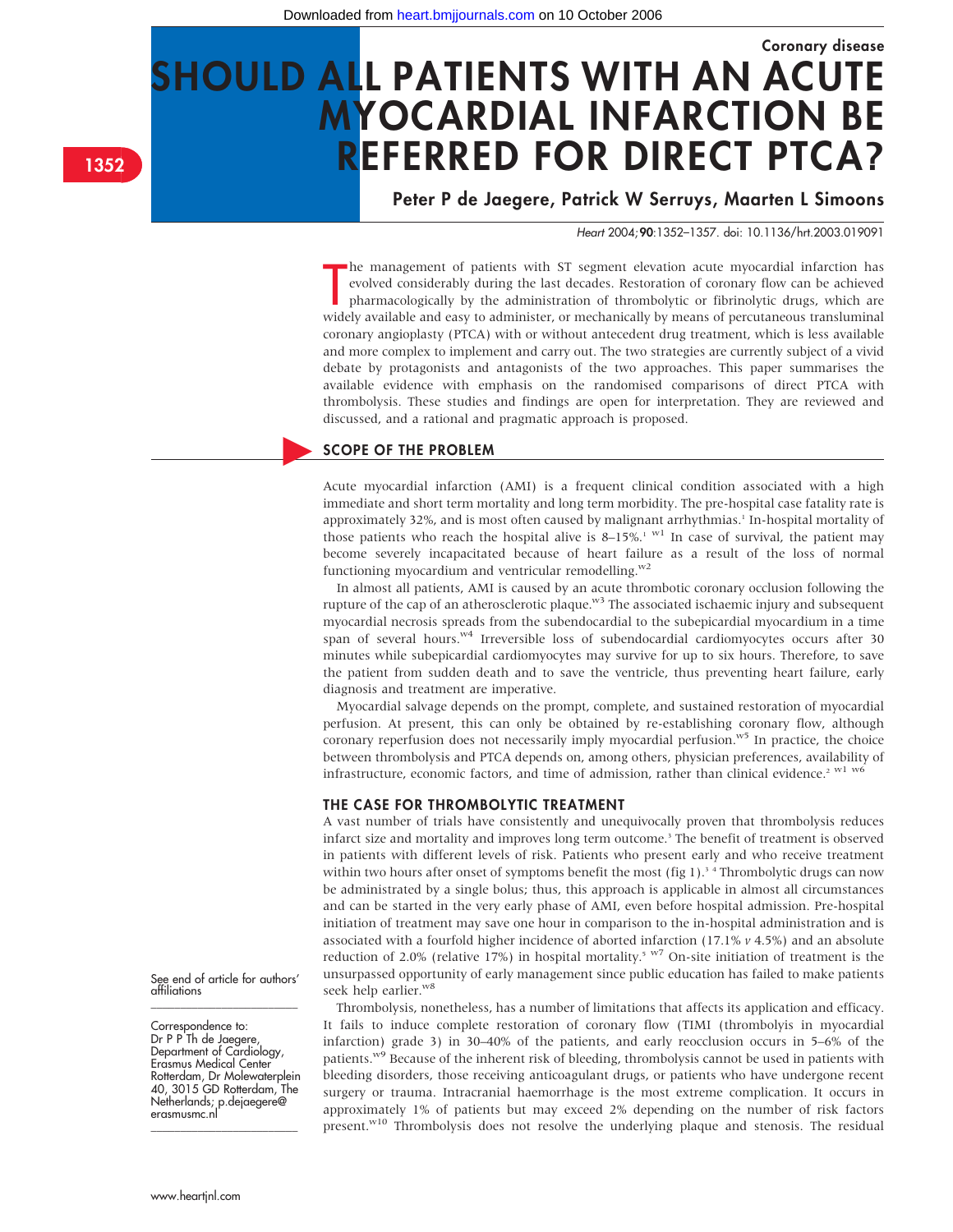

Figure 1 Left panel: Proportional 35 day mortality reduction is highest in patients treated within one hour (48%, 95% confidence interval (CI) 31% to 61%) and within two hours (44%, 95% CI 32% to 53%) versus those treated later (20%, 95% CI 15% to 25%). Right panel: Relation between absolute benefit of thrombolytic treatment and treatment delay described by a linear and a non-linear function. There is a reduction in benefit of approximately 1.6 (0.5) lives per 1000 patients per hour treatment delay. Benefit of fibrinolytic treatment was (mean (SD)) 65 (14), 37 (9), 26 (6), and 29 (5) lives saved per 1000 treated patients in the 0–1, 1–2, 2–3, and 3–6 hour intervals, respectively. Reproduced from Boersma *et al*,<sup>4</sup> with permission.

stenosis may cause ischaemia that may hamper ventricular recovery. These limitations have stimulated the (re)appraisal of mechanical reperfusion.

#### WHY DIRECT OR PRIMARY PTCA?

The first comparisons of PTCA without previous or concomitant thrombolytic treatment (direct or primary PTCA) with in-hospital thrombolysis revealed that direct PTCA is associated with a higher proportion of patients reaching TIMI 3 flow (90%), and a better left ventricular function, lower incidence of mortality, reinfarction, stroke, recurrent ischaemia, and bleeding complications.6 7 Analysis of 23 randomised studies confirmed the superiority of direct PTCA in the reduction of death, reinfarction, and stroke at 30 days, even when the patient is transferred from one hospital to the other (table 1).8 As a result, direct PTCA became embraced as the first choice treatment of AMI. It is in line with the proposal of the National Heart Attack Alert Program to send patients with an AMI to a PTCA centre, similar to trauma patients, and not to the nearest hospital. $w11}$  It dissents, however, with the opinion of the NRMI investigators who found a similar in-hospital and 90 day mortality rate in more than 305 000 patients, irrespective of the admission to a community or tertiary referral center (table  $2$ ).<sup>2</sup> They proposed to treat patients with AMI at the closest medical facility, rather than sending them to a regional centre with specialised facilities.

#### ARGUMENTS IN FAVOUR FOR REFERRING EVERY PATIENT FOR DIRECT PTCA

The strongest argument for referring every patient for direct PTCA is the better clinical outcome after direct PTCA (table 1).8 An even better outcome after PTCA may have occurred in these studies if state of the art PTCA techniques had been used. Stents were used to a varying degree in only 50% of the studies and a glycoprotein IIb/IIIa receptor blocker in only 25%, despite the superiority of stents over balloon angioplasty to prevent restenosis, and the recognised value of glycoprotein IIb/IIIa receptor blockers to prevent thrombotic complications. $w^{12}$  w<sup>13</sup> This contrasts with the use of the most powerful thrombolytic drug in patients assigned to thrombolysis. Accelerated tissue plasminogen activator (acc t-PA), which is associated with a higher TIMI 3 rate and survival benefit than streptokinase, was used in most of the studies and patients  $(69\%)$ .<sup>8 w14</sup> Of note is the superiority of PTCA when patients were transported from a community hospital to a PTCA centre, despite a delay in the onset of treatment of approximately 40 minutes (tables 3 and 4). $8-10$ 

Similarly, the outcome in the thrombolytic treated patients may have been better with a more liberal use of rescue PTCA. Rescue PTCA was applied in a minority of the patients, except for those in the CAPTIM study (tables 3 and 4). $9-11$  The role of systematic PTCA rather than rescue PTCA is unclear. The first randomised studies failed to show an additional benefit of

|                        | <b>PTCA</b> | <b>Thrombolysis</b> | Odds ratio (95% CI)    | Absolute risk<br>difference | Number to<br>treat |
|------------------------|-------------|---------------------|------------------------|-----------------------------|--------------------|
| Patients (n)           | 3717        | 3720                |                        |                             |                    |
| Death<br>Non-fatal     | 5.0         | 7.0                 | $0.70$ (0.6 to 0.9)    | 2.0                         | 50                 |
| reinfarction           | 3.0         | 7.0                 | $0.35$ (0.3 to 0.5)    | 4.0                         | 25                 |
| Stroke<br>Intracranial | 1.0         | 2.0                 | $0.46$ (0.3 to 0.7)    | 1.0                         | 100                |
| haemorrhage            | 0.05        | 1.0                 | $0.05$ (0.006 to 0.35) | 0.95                        | 105                |
| Composite              | 8.0         | 14.0                | $0.5$ (0.45 to 0.6)    | 6.0                         | 16                 |

Events are expressed in relative numbers (%).

Patients with AMI complicated by cardiogenic shock are not included in this analysis. <sup>w20</sup> Modified from Keeley et al,<sup>8</sup> with permission.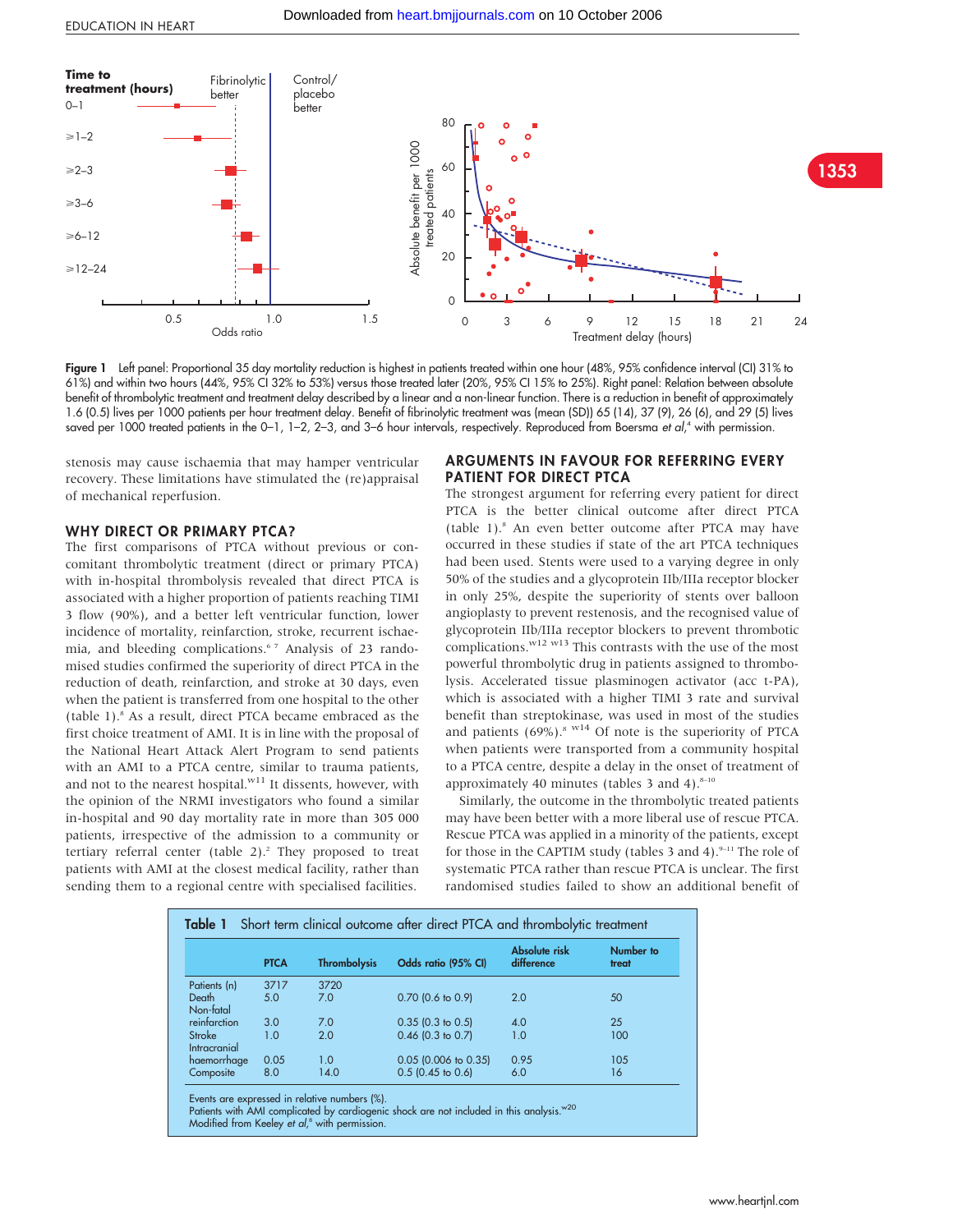|                   | Non-invasive | Cath capable<br>No PTCA | <b>PTCA</b> capable | PTCA and CABG capable |
|-------------------|--------------|-------------------------|---------------------|-----------------------|
| Patients (n)      | 57252        | 76956                   | 24451               | 147153                |
| Death             | 10.2         | 10.4                    | 10.0                | 11.3                  |
| Reinfarction      | 2.4          | 2.4                     | 2.6                 | 2.7                   |
| Stroke            | 0.8          | 1.0                     | 0.8                 | 1.6                   |
| Major<br>bleeding | 1.0          | 1.2                     | 1.3                 | 3.0                   |

systematic PTCA after thrombolysis, while a recent study reported a better outcome when stent implantation was performed within six hours after thrombolysis in comparison to a delayed elective intervention at two weeks.<sup>12-15</sup>

#### COMMENTS AND UNRESOLVED ISSUES

The patients enrolled in the randomised studies may not be representative of those seen in daily practice. In general, they have a lower baseline risk because of the inclusion and exclusion criteria (for example, eligibility for both thrombolysis and PTCA) and selection bias. The open design, physician preferences or prejudices, and logistical aspects dictated by, for example, time of presentation may explain the latter. In both the NRMI registry and the C-PORT study, most patients underwent PTCA during the office hours.<sup>2 16</sup> The initiation of treatment takes longer during out-of-office hours, in particular for more complex treatments such as PTCA. This may affect outcome since time to treatment is a main determinant of outcome. This has been clearly established for thrombolysis (fig 1) but is less apparent in the case of PTCA.<sup>3 4 17 w15</sup> w<sup>16</sup> An increasing door-to-balloon time was related to an increased mortality in one study, but was not confirmed by two other analyses.<sup>17 w15 w16</sup> Other data suggest that direct PTCA is superior to thrombolysis provided the added delay is less than 60–90 minutes.<sup>w17</sup> Longer delays are associated with increased mortality.<sup>w18</sup> The established relation between time and outcome in the thrombolytic studies but discrepant findings in the PTCA studies may be explained by the fact that few patients in the PTCA studies were enrolled in the (very) early phase of AMI when most of the salvage may be achieved.

Also, the results of the randomised studies may not be repeated in less ideal settings. The NRMI investigators found that the mortality at discharge was 3.4% after direct PTCA compared with 5.4% after thrombolysis in high volume PTCA centres (4.5%  $v$  5.9% in intermediate volume centres, and 6.2%  $v$  6.0% in low volume centres).<sup>18</sup> With adequate preparation and training, direct PTCA may be superior to thrombolytic treatment in less experienced centres. The C-PORT study compared direct PTCA with thrombolysis in 541 patients admitted to hospitals without on-site surgical back up or a pre-existing PTCA programme.<sup>16</sup> A significant and sustained reduction in the incidence of the composite adverse outcome of death (5.3% v 7.1%), recurrent infarction (4.9%  $\nu$  8.8%), and stroke (1.3%  $\nu$  3.5%) was observed after PTCA.

The incidence of mortality and reinfarction in the randomised trials is lower than in population based surveys and, despite a large relative reduction in events after direct PTCA, the absolute difference in outcome between thrombolysis and PTCA is much smaller (tables 1 and 2).<sup>12 w1</sup> The latter provides the estimate of the number of patients who need to be treated to save one from a particular event and can be used to evaluate treatment (table 1). Despite the small absolute differences, the direction of benefit for all outcome measures favours direct PTCA. This is especially true for reinfarction, which is associated with a high mortality and further deterioration of the ventricular function.

Costs and logistics need to considered as well. The costs of direct PTCA increase considerably in hospitals without full existing resources or with a low annual caseload.<sup>w19</sup> In addition, a lack of infrastructure may impede delivery of care. Less than 10% and 25% of hospitals in Europe and the USA, respectively, have PTCA facilities.<sup>w9</sup> An acute PTCA programme implies an availability of a dedicated medical and paramedical team on a 24 hour/seven day a week basis.

| <b>Study</b>    | <b>Patients</b>         | <b>Randomisation</b>                                                                                                                                                     | <b>Thrombolysis</b>                                   | <b>PTCA</b>                                                   |
|-----------------|-------------------------|--------------------------------------------------------------------------------------------------------------------------------------------------------------------------|-------------------------------------------------------|---------------------------------------------------------------|
| <b>PRAGUE-2</b> | ST $\uparrow$ AMI <12 h | In community hospital without PTCA facility to:<br>Thrombolysis or direct PTCA<br>provided start interhospital transport<br>possible within 30 mins and distance <120 km | Streptokinase                                         | Stents used in 63%                                            |
| DANAMI-2        | ST $\uparrow$ AMI <12 h | In community hospital or PTCA centre to:<br>Thrombolysis or direct PTCA                                                                                                  | Accelerated (acc) t-PA                                | Stents used in 81%<br>Glycoprotein Ilb/IIIA<br>blocker in 39% |
|                 |                         | if admitted in community hospital:<br>provided transport to PTCA centre completed within<br>3 hours                                                                      |                                                       |                                                               |
| <b>CAPTIM</b>   | ST $\uparrow$ AMI <6 h  | On site to:<br>thrombolysis or direct PTCA + transport to PTCA<br>centre, provided transport duration <1 hour                                                            | Pre-hospital acc t-PA<br>With rescue PTCA<br>strategy | Stents used in 81%<br>Glycoprotein Ilb/IIIA<br>blocker in 39% |

Use of rescue PTCA: in DANAMI-2 study 1.9%, CAPTIM study 26%, PRAGUE-2 study 6.4%. Any PTCA at 30 days: in DANAMI-2 study 16.5%, CAPTIM study 70.4%.

## 1354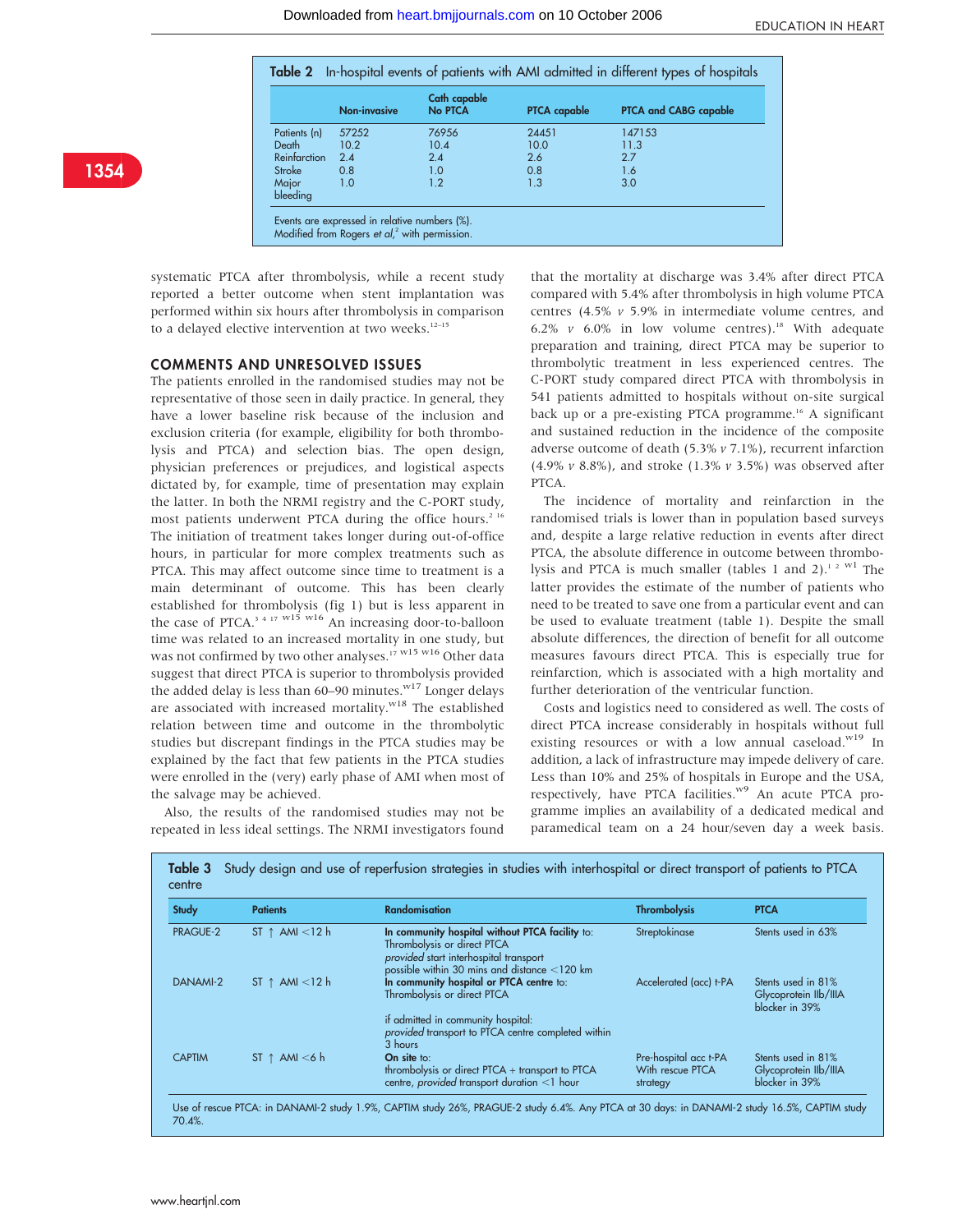|                     | <b>PRAGUE-2</b> |             | <b>DANAMI-2</b> |             | <b>CAPTIM</b> |             |
|---------------------|-----------------|-------------|-----------------|-------------|---------------|-------------|
|                     | <b>Lysis</b>    | <b>PTCA</b> | Lysis           | <b>PTCA</b> | Lysis         | <b>PTCA</b> |
| Patients (n)        | 421             | 429         | 782             | 790         | 419           | 421         |
| Death               | 10.0            | 6.2         | 7.8             | 6.6         | 3.8           | 4.3         |
| Reinfarction        | 3.1             | 1.4         | 6.3             | $1.6*$      | 3.7           | 1.7         |
| Stroke              | 2.1             | $0.2*$      | 2.0             | 1.1         | 1.0           | 0.0         |
| Composite           | 15.2            | $8.4*$      | 13.7            | $8.0*$      | 8.2           | 6.2         |
| <b>Rescue PTCA</b>  | 6.4             |             | 1.9             |             | 26.0          |             |
| Any PTCA at 30 days | NR.             |             | 16.5            |             | 70.4          |             |



Because of practical limitations, it is expected that the short door-to-balloon times reported in the randomised trials will not be repeated in the real world.w9

NR, not recorded.

\*Outcomes which reached the level of significance.

#### A PRAGMATIC APPROACH

There is no evidence that every patient with an evolving AMI should be referred for direct PTCA. The choice of treatment should be based upon an assessment of the baseline risk of the individual patient, and a risk/benefit evaluation of the possible treatment modalities and logistics. Some patients (the elderly, patients with antecedents of heart failure, diabetes, stroke or bypass surgery, patients with an anterior infarction and/or signs of heart failure or shock at admission) are at increased risk.<sup>6</sup> They benefit more from direct PTCA than from thrombolytic treatment, although it should be appreciated that this information stems from post-hoc subgroup analyses.<sup>w20-22</sup>

The time interval from onset of symptoms to presentation should have a central role in the selection of treatment. None of the randomised comparisons fully took advantage of the possibility of early diagnosis and initiation of treatment on site, before transportation or admission, except for the CAPTIM study.11 Patients were randomised at the site of initial management, most often at home or the workplace, to either pre-hospital thrombolysis or transport for direct PTCA. Patients randomised to pre-hospital thrombolysis were also transported to a PTCA centre for rescue PTCA. The latter was decided upon at the discretion of the attending physician. The median time delay between onset of symptoms and initiation of treatment was 130 minutes for pre-hospital thrombolysis and 190 minutes for direct PTCA. Rescue PTCA was performed in 26% of the thrombolytic patients. At variance with all other studies, direct PTCA was not better than the pre-hospital thrombolysis strategy (tables 1 and 4).

More interestingly, a subgroup analysis disclosed a strong trend toward a lower mortality and less cardiogenic shock in patients treated with pre-hospital thrombolysis within two hours after onset of symptoms (table 5).<sup>19</sup> In patients presenting later than two hours after onset of symptoms, there was a trend of superiority of direct PTCA.

This was also found in a subgroup analysis of the PRAGUE-2 study that revealed a similar 30 day mortality with in-hospital thrombolysis with streptokinase and direct PTCA in patients presenting within three hours (7.3%  $\nu$ 7.4%); however, if treated after three hours, 30 day mortality with thrombolysis rose considerably compared to PTCA  $(15.3\% \nu 6.0\%$ , respectively).<sup>9</sup>

Such an effect was not observed in the DANAMI-2 study.<sup>10</sup> In this study 1572 patients were randomised to direct PTCA or acc t-PA. In total, 1129 patients (72%) were randomised in a community hospital, and 567 were subsequently transported to a PTCA centre for direct PTCA. The median interhospital transport time was 32 minutes. No pharmacological treatment aimed at the restoration of flow was started before transport. The median door-to-balloon time of patients directly admitted to the PTCA centre was 26 minutes, while for those patients initially admitted to a community hospital it was 93 minutes. The main study finding was a 40% relative reduction in the composite outcome (30 day death, reinfarction, stroke) in patients enrolled in the community hospitals and 45% in patients enrolled in the PTCA centres in favour of direct PTCA. The benefit of direct PTCA was driven by a 75% relative reduction in reinfarction (1.6%  $\nu$  6.3%), whereas there was no difference in death and stroke. At variance with the CAPTIM and PRAGUE study, direct PTCA was also superior to thrombolysis in patients admitted within two hours. This discrepancy is unclear. A subgroup effect cannot be excluded and may have biased the results. The advantage

Table 5 Incidence of events after direct PTCA and thrombolytic treatment according to time between onset of symptoms and randomisation

|                        | $<$ 2 hours        |                    |           | $\geq 2$ hours     |                    |           |
|------------------------|--------------------|--------------------|-----------|--------------------|--------------------|-----------|
|                        | Pre-hospital lysis | <b>Direct PTCA</b> |           | Pre-hospital lysis | <b>Direct PTCA</b> |           |
| Time to therapy (mins) | 95 (40-175)        | 150 (82-260)       | < 0.0001  | 195 (120-570)      | 258 (150-1275)     | < 0.0001  |
| Death                  | 2.2                | 5.7                | 0.06      | 5.9                | 3.7                | <b>NS</b> |
| Reinfarction           | 4.0                | 4. ا               | <b>NS</b> | 3.4                | 2.2                | NS        |
| Stroke                 | 1.3                | 0.0                | NS        | 0.6                | 0.0                | <b>NS</b> |
| Cardiogenic shock      | 1.3                | 5.3                | 0.03      | 3.9                | 4.4                | NS        |

Events are expressed in relative numbers (%), median time with interquartile range. NS, not significant. Modified from Steg et al, <sup>19</sup> with permission.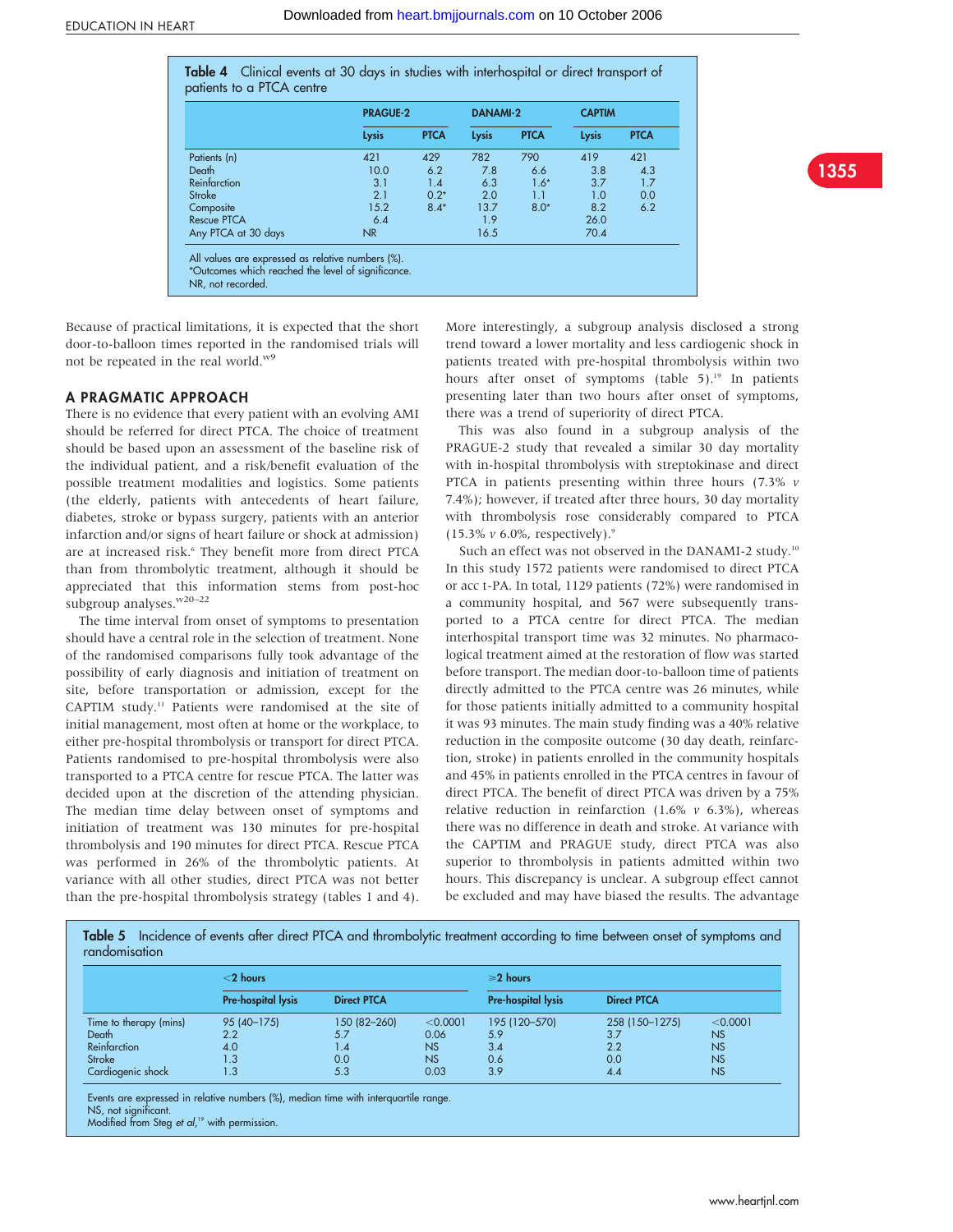

Figure 2 Management of patients with ST segment elevation acute myocardial infarction and presentation  $\leq 6$  hours. ASA, aspirin; LMWH, low molecular weight heparin; PTCA, percutaneous transluminal coronary angioplasty.



Figure 3 Management of patients with ST segment elevation acute myocardial infarction. \*Consider PTCA if on site lysis not possible.

of thrombolysis over direct PTCA in patients presenting and being treated early is, nonetheless, plausible. These patients have a fresh thrombus, which is easily dissolved by a thrombolytic drug, especially when administered very early.

Rather than referring every single patient with an AMI for direct PTCA, an integrated approach as proposed previously and by others appears to be more appropriate.<sup>20 w23 w24</sup> It is based upon the assessment of: (1) time interval from onset of symptoms to presentation; (2) baseline risk derived from